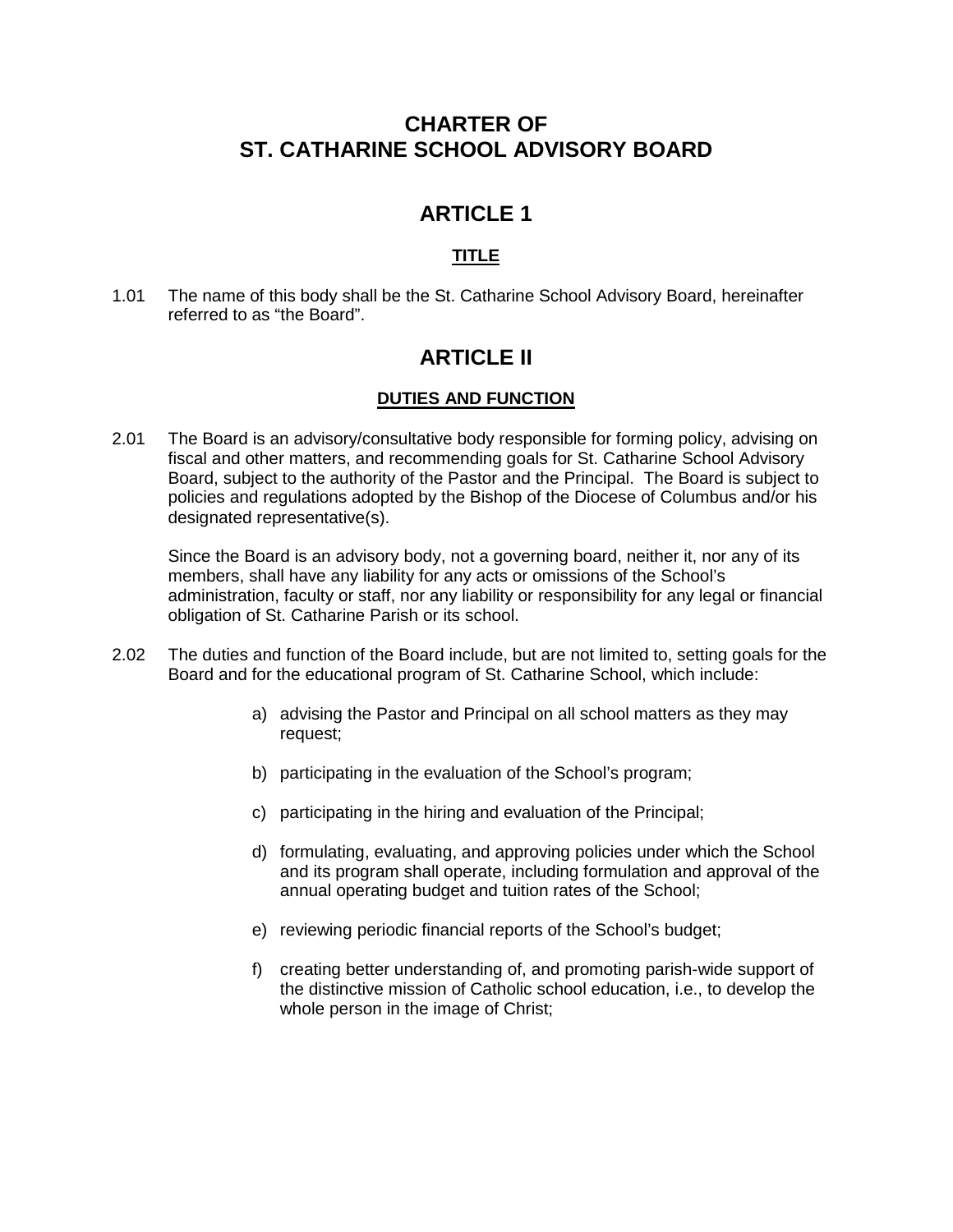- g) supporting the Diocesan and Parish objective to preserve, maintain and enhance the Catholic school system within St. Catharine Parish and the Diocese in offering a well-rounded and high quality educational program responsive to the Church's teachings and to the needs of our Parish youth and our community;
- h) providing input to, and evaluating the implementation of, the policies of the Columbus Catholic Diocesan School Board and the Diocesan Department of Education;
- i) developing, reviewing and monitoring short and long-term strategies to ensure the continuity, affordability and financial stability of St. Catharine School;
- j) establishing committees as the Board deems appropriate on a standing or ad hoc basis.

## **ARTICLE III**

#### **MEMBERSHIP**

#### 3.01 Voting Members

The Board shall consist of nine (9) elected members.

All elected members shall, at the time they commence each year of their term on the Board, be parents of children attending St. Catharine School and/or members of the Parish. Three (3) members will be elected annually to replace the three representatives whose staggered terms expire. The nine (9) elected members have voting responsibilities

In addition to the nine (9) elected members, the Pastor shall appoint three (3) members who will assist the Board in developing, reviewing, and monitoring short and long term strategies that will ensure the continuity, affordability, and financial stability of St. Catharine School. These three (3) appointed members will have voting privileges. The appointed members' terms of office are at the discretion of the Pastor. They will not hold positions as officers of the Board.

The total number of voting members is (12) members, consisting of the following: the nine elected members and the three members appointed by the Pastor.

#### 3.02 Non-Voting Members

Ex-officio, but non-voting members of the Board, shall be the Pastor, Principal, and a school teacher representative, or their designee, and others as may be approved by the Board.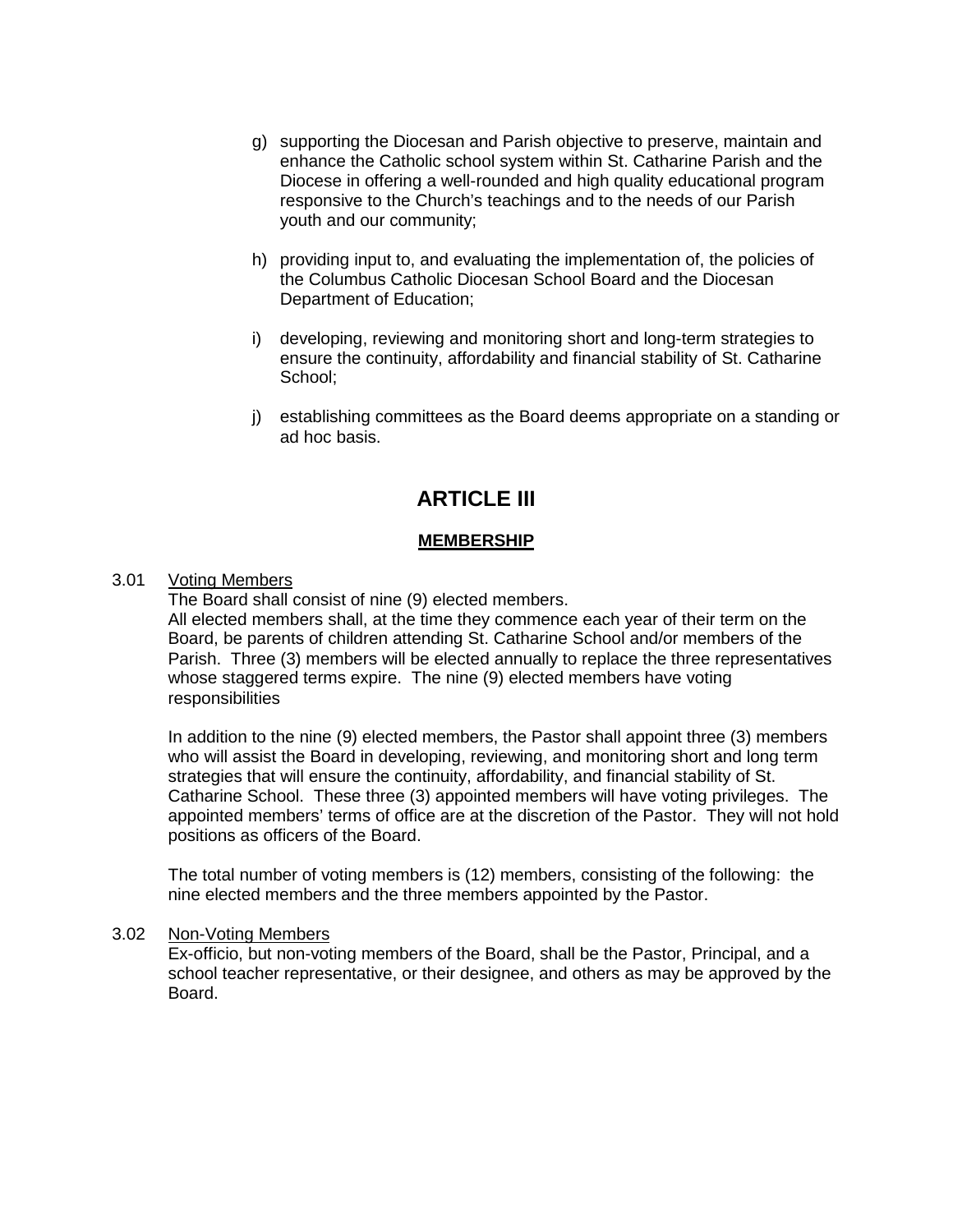#### 3.03 Term of Members

Each elected member shall serve a term of three (3) years. Such elected members may only serve two (2) consecutive terms. Terms will be staggered to ensure the Board's continuity.

#### 3.04 Election of Members

Each year the Board shall, by the end of the academic year, put forth a ballot of no fewer than five (5) candidates for three (3) seats on the Board. Each parent of a child attending St. Catharine School at the time of the election shall be eligible to cast one ballot for his/her top three choices for the open Board seats. Only one school parent in a family can run for an open Board seat at any one election. Ballots must be returned to the Board, and results tabulated, by the final school day of each academic year. Election shall be by a plurality of votes cast. In the event of a tie, the then sitting Board shall select the winner from the tied candidates. Terms of Board members will begin at the first meeting of the next academic year. All new Board members are required to attend the Diocesan Advisory Board Workshop as soon as possible following their election.

#### 3.05 Vacancies

Any vacancies in an unexpired term shall be filled by appointment of the President. Such appointees shall serve the balance of the term of the Board member being replaced, subject to the Pastor's approval, and shall be filled by an individual who received the next highest number of votes in the most recent election who has not already been appointed to the Board, and who consents to such appointment. In the event that no candidate from the most recent election accepts the appointment or is available, the President shall nominate an individual who meets the necessary qualifications for membership. A majority vote of the Board members is required for the election of an individual so nominated by the President, such election also being subject to the approval of the Pastor.

# **ARTICLE IV**

## **OFFICERS**

## 4.01 Officers

The officers of the School Board shall consist of the President, Vice President, and Secretary, all of whom shall be elected annually by a simple majority of a quorum of the newly elected Board membership at its first meeting of the academic year.

## 4.02 Eligibility

Any newly elected member of the Board is eligible for any office, provided that the person elected President shall have served on the Board at least one prior year.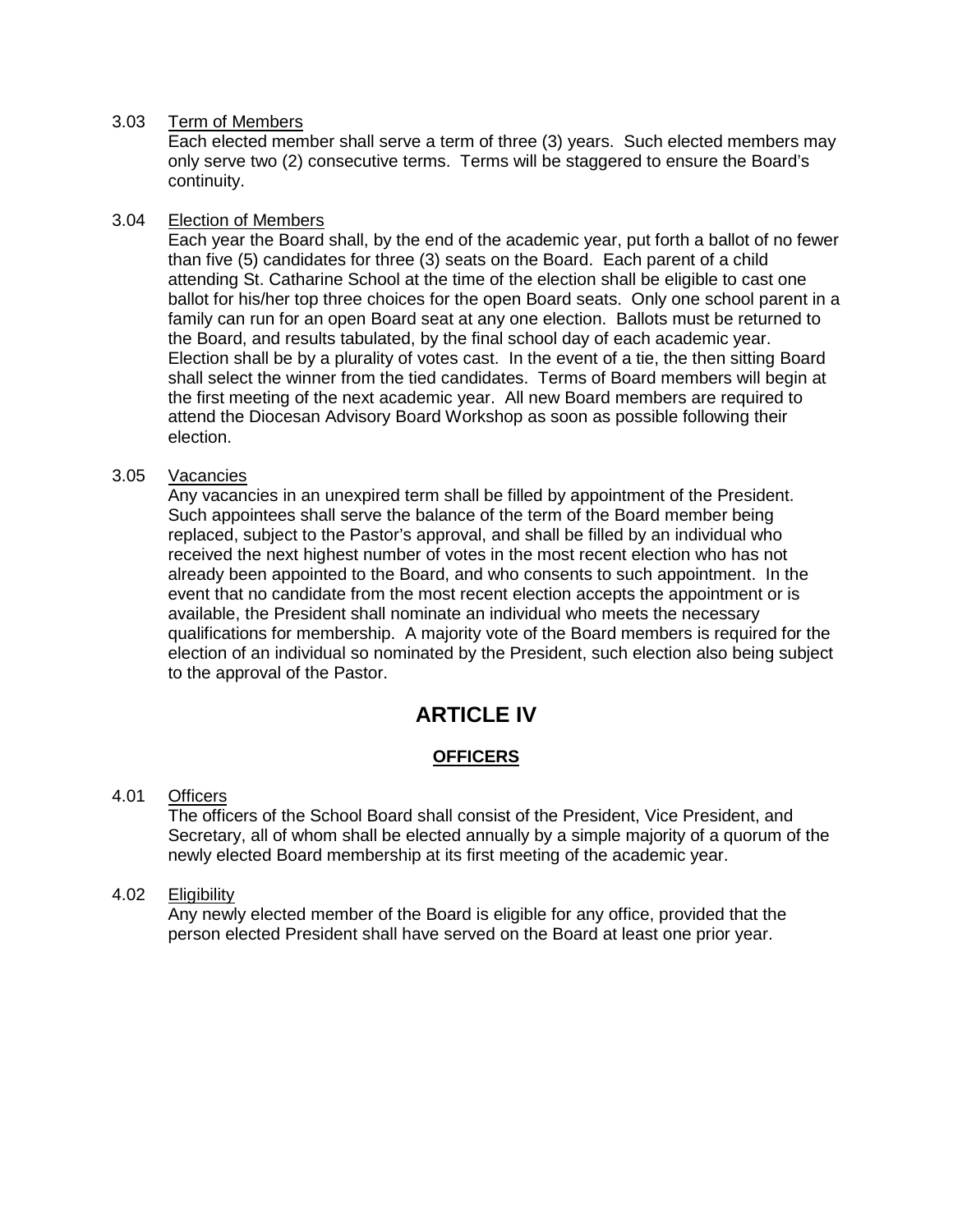#### 4.03 Duties of Officers

- (a) The President shall preside at all regular and special meetings of the Board. In addition to any and all other duties and responsibilities, the President shall appoint the members to Board committees. The President shall fill any vacancies which occur on the Board during his or her term by following the procedure set out in Section 3.05 of this Charter.
- (b) The Vice President shall perform all the duties of the President when the President is absent or unable to act, and when so acting shall have the power of the President. The Vice President shall act as the Board's representative to Parish Council and report to the Board during Board meetings regarding Parish Council activities.
- (c) The Secretary shall keep a written record of all acts of the Board; receive and dispose of all correspondence as directed; preserve all reports and documents directed the Secretary's care which are proper to the Board; and inform the Board members of the date, place and agenda of each Board meeting.

# **ARTICLE V**

#### **MEETINGS**

#### 5.01 Meetings

Regular meetings of the Board shall be held during the school year, on the second Tuesday of every month at 7:00 p.m. (or at such other time designated) on the school premises. Special meetings may be called by the President as needed, or by any three other elected members.

#### 5.02 Quorum

For the purpose of transacting official business, it shall be necessary that a majority of the voting members of the Board be present and voting.

#### 5.03 Decisions

Except for any matter specified otherwise in this Charter, resolutions and other matters shall be adopted by a majority vote of the members present at the Board meeting.

#### 5.04 Open Meetings

All regular meetings of the Board shall be open to members of the Parish and to parents of St. Catharine School students, subject to the discretion of the Pastor, Principal or President to declare an executive session. The right of non-members, visitors, etc., to address the Board shall be limited to those whose request for such has been approved for the agenda at least one week in advance of the meeting. The Board, in its discretion, reserves the right to place time limitations on the length of the discussion period for nonmember or visitor input.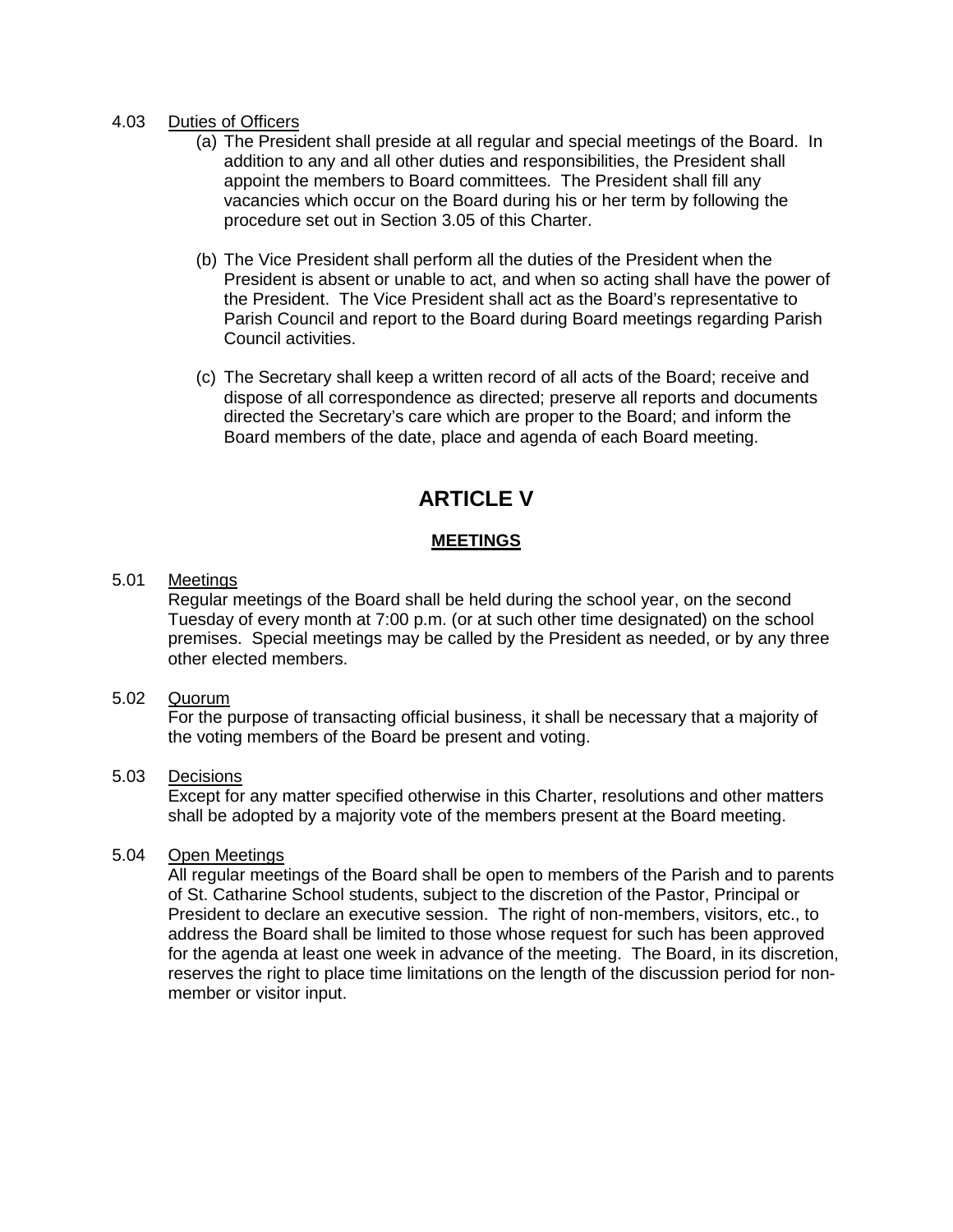#### 5.05 Meeting Minutes

A written record of Board actions will be prepared by the Secretary and regularly provided to all Board members, a summary of which shall be published for school parents.

#### 5.06 Member Absences

If an elected member misses more than two (2) meetings in a year, the Board may in its discretion declare that seat to be vacant by resignation, and a replacement shall then be named, pursuant to Section 3.05 of this Charter. In the event an elected member is unable to attend any Board meeting, that member shall notify the President or other Board officer.

## 5.07 Procedure For Approving School Policies

- (a) Matters of policy requiring the Board's approval shall be read to the Board at two (2) consecutive meetings before being voted upon by the members of the Board. During each of the two readings, members of the Board may make amendments, additions or deletions. Such amendments do not require that this process revert back to a first reading.
- (b) In the event of an emergent or urgent situation, when a policy matter must be voted upon in less than two meetings' time, the members of the Board may waive the two meetings reading requirements by approval of two-thirds of the voting membership of the Board. After such a waiver has been approved, the policy in question may be voted upon by the Board, as set forth in this Charter. Because of the time constraints involved, the approval of the school budget and tuition rates are exempt from the two reading process.

# **ARTICLE VI**

## **COMMITTEES**

6.01 Standing Committees

The Board shall create two (2) standing committees: Public Relations Committee and Finance Committee. The nature and scope of these standing Committees will be further defined by the Board.

## 6.02 Ad Hoc or Special Committees

The Board, acting through its President, is empowered to appoint ad hoc or special committees of the Board to assist and aid the Board in undertaking its business. These committees shall operate until the task assigned to them is completed and will be dissolved at that time, or at any earlier date, at the direction of the Board or the Pastor.